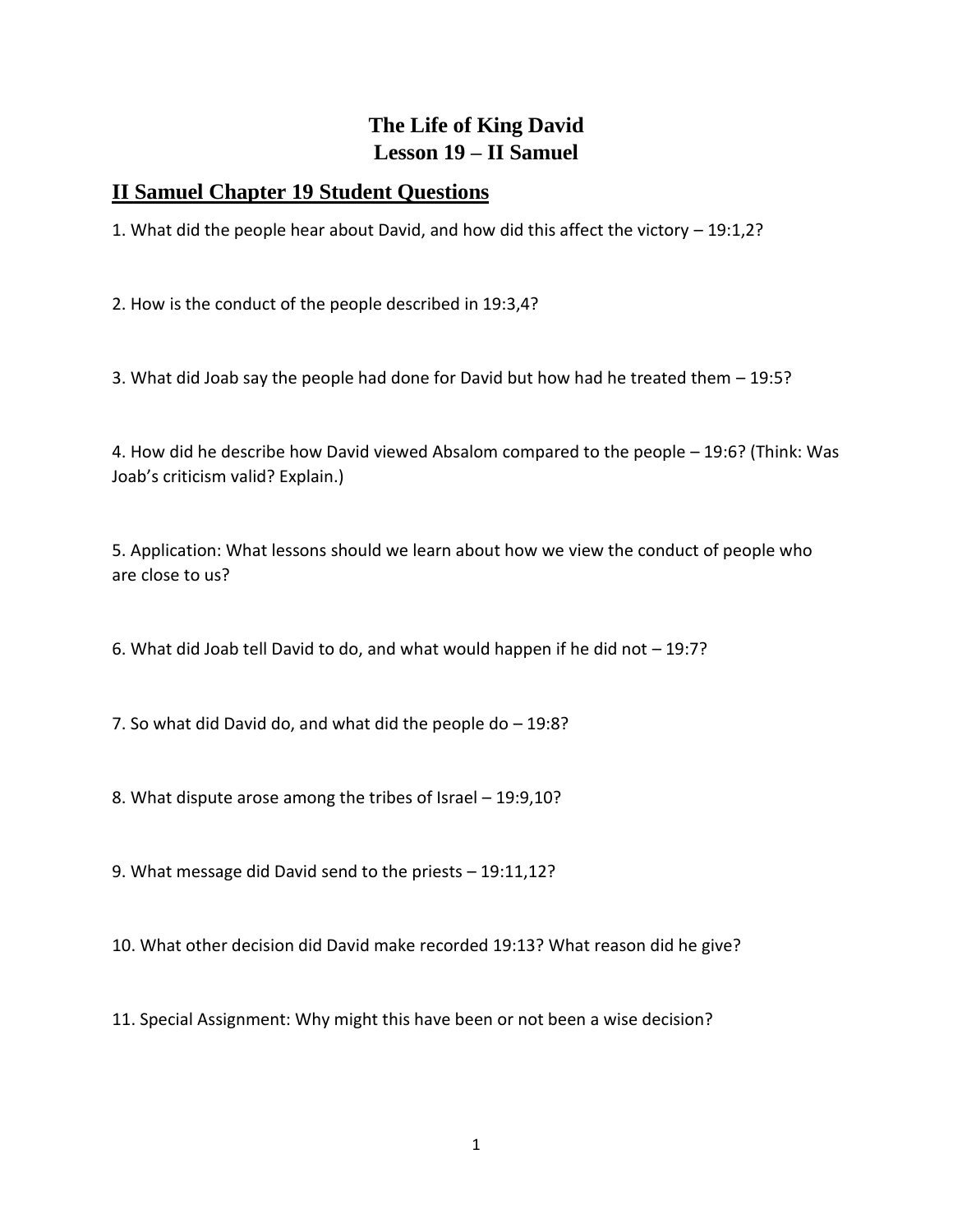12. How did the men of Judah respond to David's message – 19:14,15?

13. What two men met David as he was returning – 19:16,17?

14. What confession and what request did Shimei make of David – 19:18-20? (Think: What wrong had Shimei done to David?)

15. Application: In what ways was Shimei's confession wise and in what ways was it not good?

16. What view did Abishai express regarding Shimei – 19:21?

17. What answer did David give to Abishai – 19:22? Explain his point.

18. What promise did David make to Shimei – 19:23? What punishment was later given (see cross-references)?

19. Who else met David – 19:24? How had he acted while David was gone?

20. What question did David ask him, and what answer did he give – 19:25-27? What accusation had Ziba made against him?

21. What request did Mephibosheth now make of David, and what reason did he give – 19:27,28

22. What verdict did David reach, and how did Mephibosheth respond – 19:29,30?